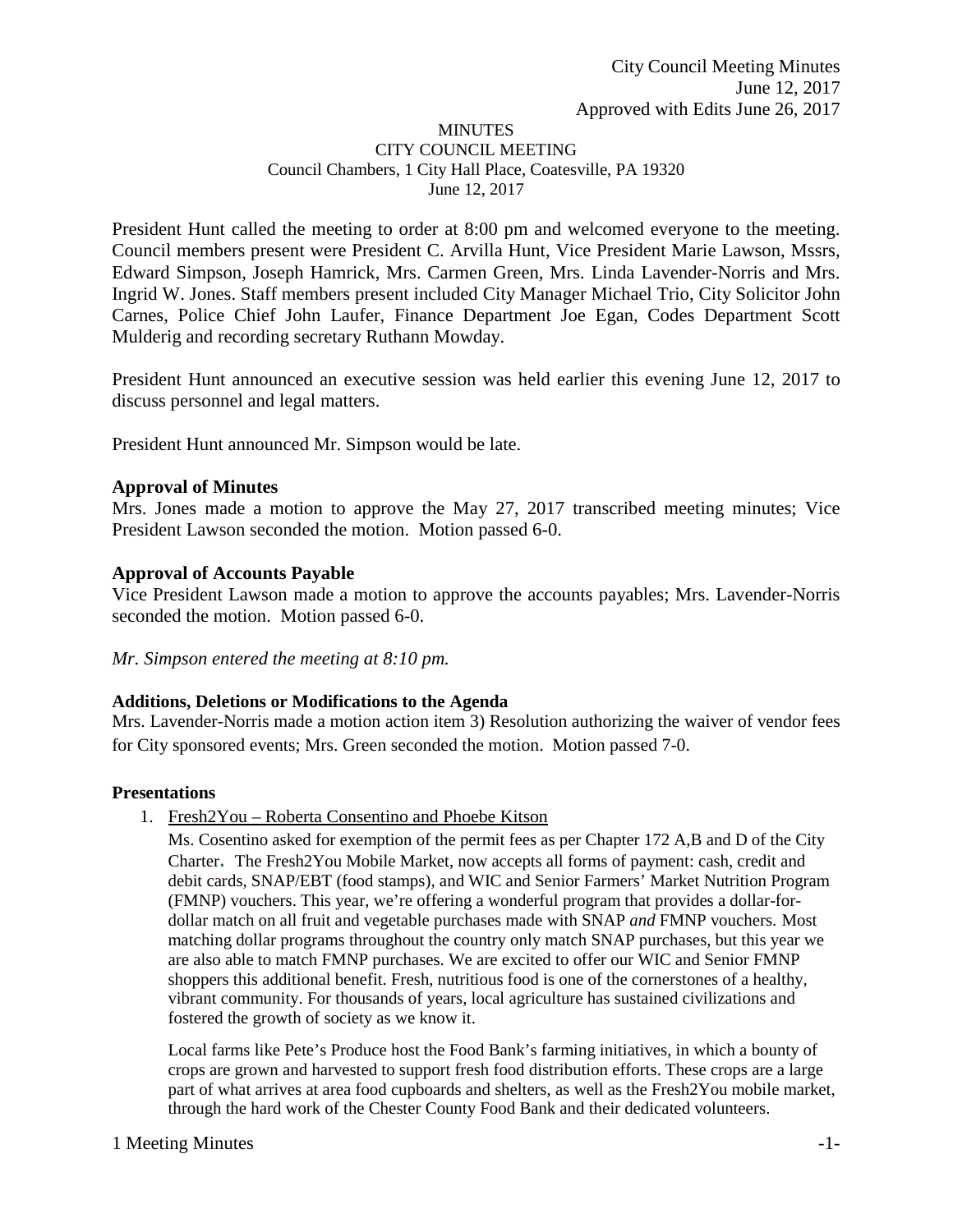Mr. Carnes inquired about the separate sections of Chapter 172-9 and did not feel as if section D) was applicable for the exemption, but being a non-profit Section A) is applicable.

Vice President Lawson made a motion to add action item 4) Waiver of permit fees for Fresh2You

#### **Citizens' Hearings –** *Regular Action Items Only* **(3 Minutes)**

#### Paul Evans

Mr. Evans announced the CHA met with the City Manager and Codes Department regarding the new Ordinance and various issues. The CHA addressed a few items in the Ordinance they were concerned with. The City does not have enough members on the appeals board if and someone applies and appeal. He suggested forward them to the County.

Mrs. Lavender-Norris made a motion to close citizens' hearings on regular action items only; Vice President Lawson seconded the motion. Motion passed 7-0.

#### **Regular Action Items**

1. Receive and consider Second Reading and Adoption an Ordinance adopting the 2012 Edition of the International Property Maintenance Code, regulating and governing the conditions and structures; by providing the standards for supplied utilities and facilities and other physical things and conditions essential to ensure that structures are safe, sanitary and fit for occupation and use; and the condemnation of buildings and structures unfit for human occupancy and use, and the demolition of such existing structures in the City of Coatesville; providing for the issuance of permits and collections of fees therefor; providing for an alternative citation procedure to address yard maintenance and snow and ice on sidewalks; repealing all other Ordinance and parts of the Ordinance in conflict therewith and not specifically preserved.

Mrs. Lavender-Norris stated that all appeals should be in-house and not relinquish to the County. Vice President Lawson stated if a property receives a violation, it is the responsibility of the landlord to make sure property is compliant. Mr. Mulderig explained the meeting with the CHA (it was not only for the IPMC Ordinance other issues were addressed). Vice President Lawson thanked Mr. Mulderig for the work he has done. There is significant progress shown. Mr. Simpson questioned the travel trailer requirement and asked for it to be specified in the Ordinance. (No Travel Trailer unless registered and inspected)

Vice President Lawson made a motion to approve Second Reading and Adoption an Ordinance adopting the 2012 Edition of the International Property Maintenance Code, regulating and governing the conditions and structures; by providing the standards for supplied utilities and facilities and other physical things and conditions essential to ensure that structures are safe, sanitary and fit for occupation and use; and the condemnation of buildings and structures unfit for human occupancy and use, and the demolition of such existing structures in the City of Coatesville; providing for the issuance of permits and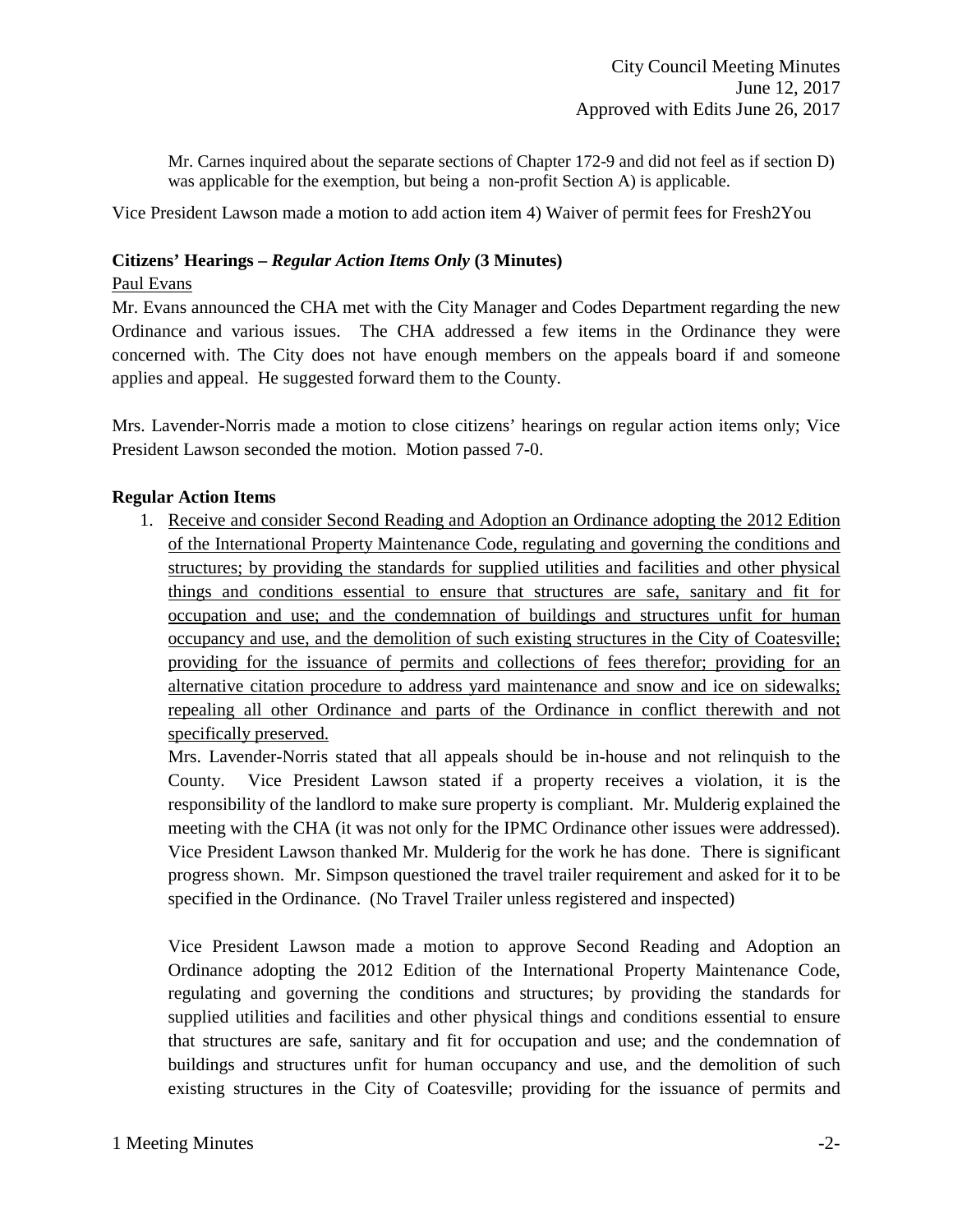Approved with Edits June 26, 2017

collections of fees therefor; providing for an alternative citation procedure to address yard maintenance and snow and ice on sidewalks; repealing all other Ordinance and parts of the Ordinance in conflict therewith and not specifically preserved including the amendment for travel trailers; Mrs. Lavender-Norris seconded the motion. Motion passed 7-0.

2. Receive and consider part time fire fighters applicants for employment upon recommendations from the Civil Service Commission. Mrs. Green stated adding additional part-timers will help lower the Overtime costs of the department. Chief Alderman explained the firefighters will be available to fill the slots in fall and there will be a reduction in overtime.

Mrs. Lavender-Norris made a motion to approve the part time firefighter applicants for employment upon recommendations from the Civil Service Commission; Mr. Hamrick seconded the motion. Motion passed 5-0.

3. Receive and consider Resolution authorizing the waiver of vendor fees for City sponsored events

President Hunt read the Resolution.

Mrs. Green made a motion to approve the Resolution authorizing the waiver of vendor fees for City sponsored events; Mr. Hamrick seconded the motion. Motion passed 7-0.

4. Receive and consider waiver of permit fees for Fresh2You Mr. Carnes announced Fresh2You meets the requirements for the exemption of the fees. No vote is required

#### **Discussion Item**

1. Meeting Minutes

There was no discussion on the meeting minutes.

2. Financial Quarterly Report

Ms. Gattuso announced the City has received 87% of the current year's real estate taxes. The year revenue to date (April 30, 2017) is 41.54%. The year to date expenses to date (April 30, 2017) is 27.09%. Vice President Lawson thanked Ms. Gattuso for the budget versus actual report. Vice President questioned the earned income tax and how we know if all businesses on the City are paying. Ms. Gattuso explained Keystone Collections provides the information to the City. Mr. Simpson announced the Finance Department has suggested putting the trash fees on the real estate bills. Mrs. Green stated they have been trying to do that for years. Vice President Lawson asked if they will be able to pay online.

#### **Solicitors Report**

Mr. Carnes announced he:

1 Meeting Minutes  $\sim$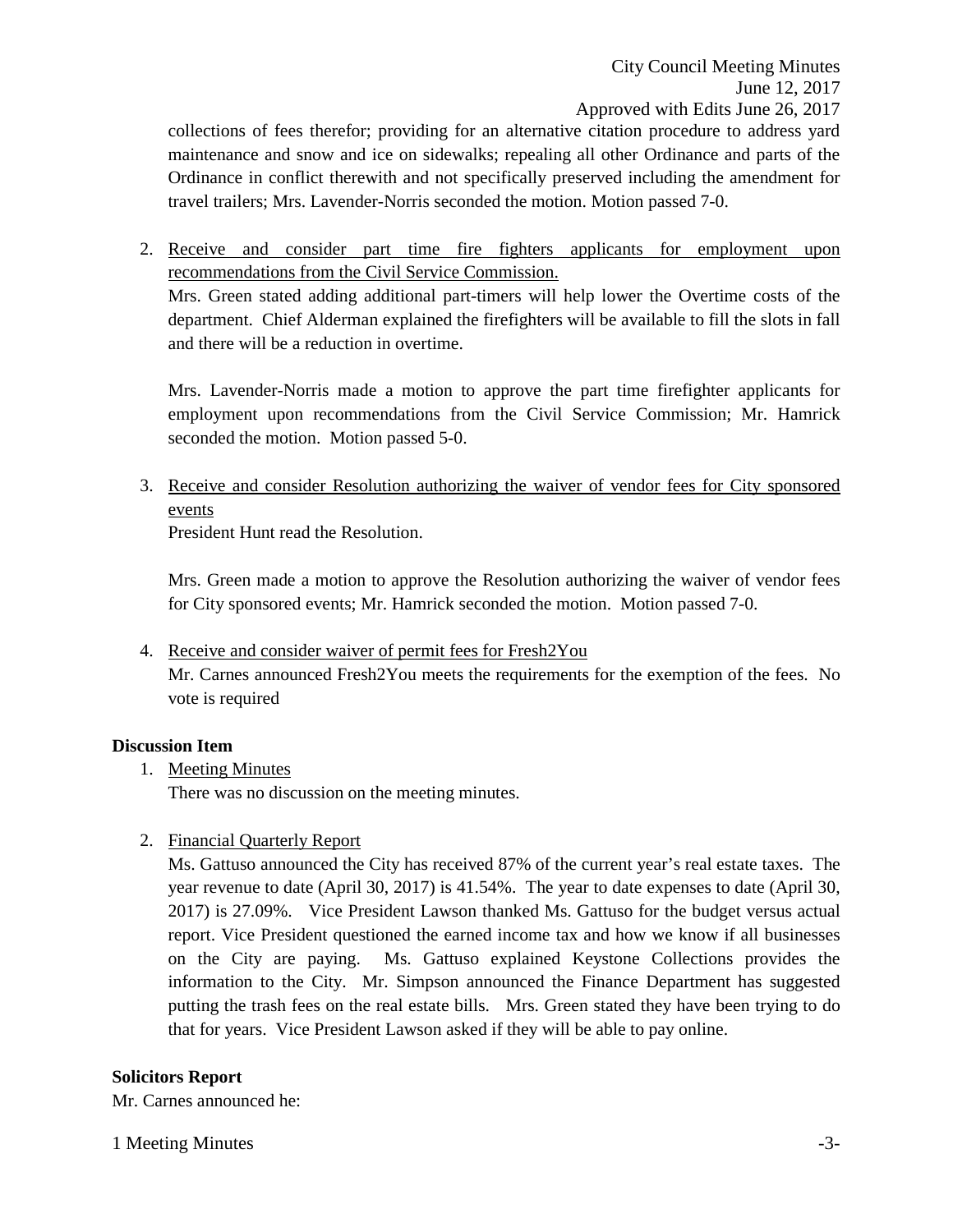- Prepared and finalized the contract with Eagle Disposal
- Prepared and finalized a contract with Sebastian Brothers, Inc to do emergency repairs and install two rooftop Carrier air conditioning units for City Hall.
- Worked with the City Manager and Fire Chief with the executed contracts with Fireworks Extravaganza
- Obtained an escrow agreement with Catalyst to move forward with the lease for the Gateway Park Amphitheatre
- Reviewed various draft contracts and agreements and assisted with various miscellaneous matters involving litigation and enforcement and has assisted the City I it's interpretation of codes, rules and regulations.

# **City Manager's Report**

Mr. Trio announced:

- He received signed leases from catalyst (route 30 will take up to 140 days to completion and Gateway park Amphitheatre Feb 2018)
- Channel 66 has been moved to Coatesville Area School District
- City Hall Renovation Staff may relocate to the third floor of Benner School
- Boyle Construction has contracted the services out to bid
- 133 rental inspections were completed and 162 permits were submitted
- RDA Lincoln Center and Diamond Street property demolition in July
- CDBG preparing a list of work to streetscapes for allocation of the funds

Mr. Mulderig announced 214 West Chestnut was running a rooming house. We need to tighten up the Ordinance on rooming houses. The people are relocating to other rooming houses when theirs is shut down.

## **Citizens' Hearings –** *Non-Agenda Items Only* **(3 Minutes)**

## Fran Scamuffa

Ms. Scamuffa asked if nepotism is a conflict of interest. Does the City have anything in place that addresses this issue? Mr. Carnes explained that City Charter has an Article & Prohibition and Ethics act.

## Quincy Teel

Mr. Teel asked for the City to waive the fees for the summer basketball league. Council explained the City has not been waiving fees for special events. Council approved the fee to be half off the cost as stated on the special event form as it is non-profit Organization.

## Paul Evans

Mr. Evans read the meaning of nepotism. At this time LERTA only shows up for DEPG. He asked about the LERTA on the mixed use zone. Mr. Trio explained there is no LERTA for anyone at this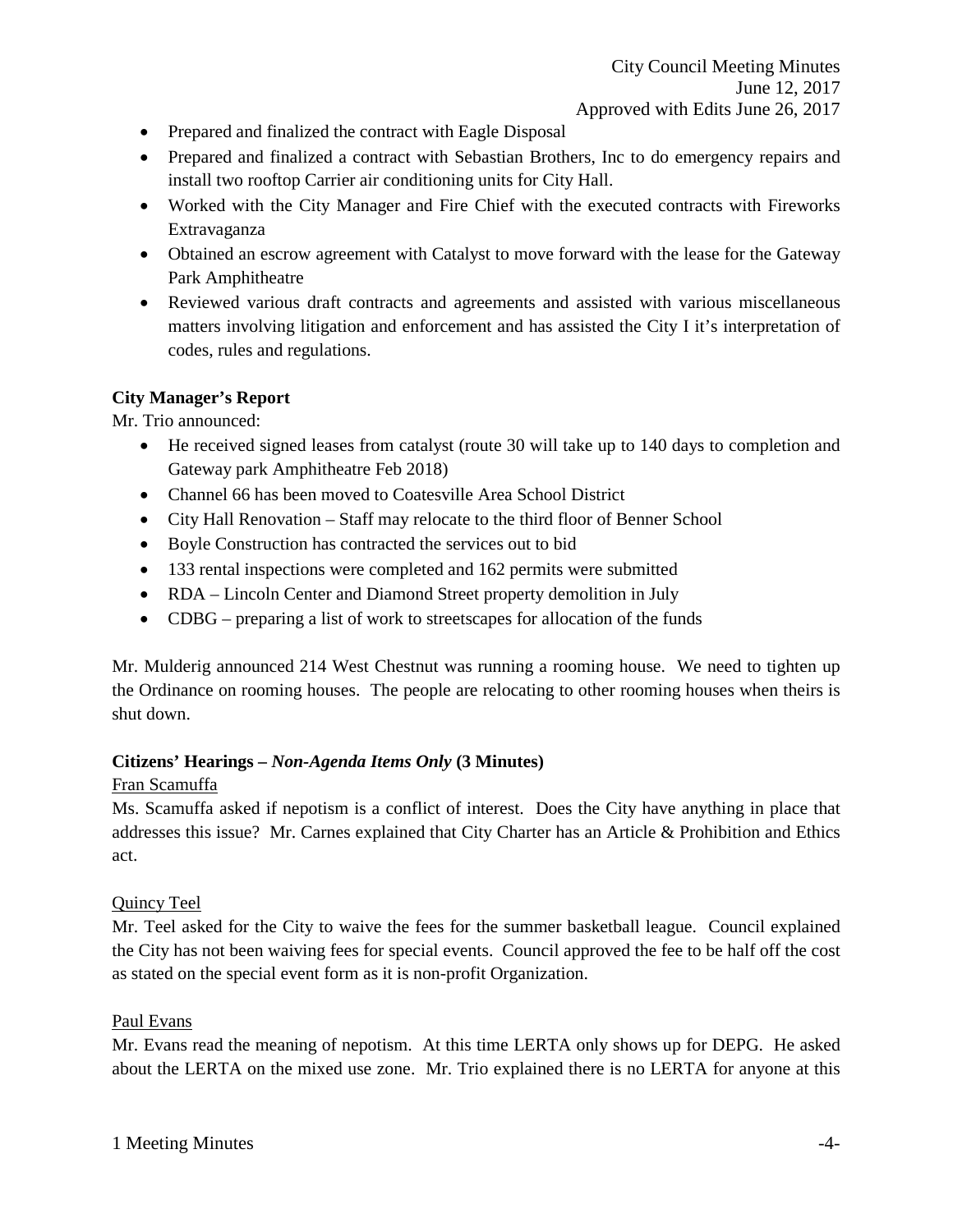time. Mr. Evans asked the Police Department to address the 4 wheeler and dirt bikes riding thru the City. Someone is going to be hurt. Chief explained the Police are looking into ways to address it.

Mrs. Green made a motion to close citizens' hearings on non-agenda items only; Vice President Lawson seconded the motion. Motion passed 7-0.

### **Special Events**

There were no special events for discussion.

### **Council Comments**

Mr. Hamrick thanked everyone for attending the meeting. He appreciated the CHA working with the City. We are moving in a positive direction working together. Kudos to the Finance Department, have heard nothing but complaints about my gov from previous administrations. It is nice to see how it is working for the City. He thanked staff for their work.

Mrs. Green announced a new business opened up in the City, Mickeys Uniform and gifts. Hope we can get Unity Day figured out and back on track. She thanked Mr. Carnes for putting the Resolution together for City sponsored Special Event fees. She thanked Ms. Gattuso for the financial information she provided Council, appreciates the job Mr. Mulderig has been doing finding and fixing things to make quality of life better. She thanked the Fire Department and Police Department for their work.

Mrs. Jones thanked everyone for attending the meeting and stick it out with us. It has been informative and entertaining. Kudos to the Finance and Codes for everything they do and fire, Police and Mr. Trion for hanging out with us all this time. She quoted "It is the sandstorms that shape the stone statues of the desert. It is the struggles of life that form a person's character." A Native American Proverb

Mrs. Lavender-Norris thanked everyone for attending the meeting. She announced Council is putting together a summer jazz series in August every Friday night. The last night a resident would like to hold a fireworks display. Pray for Fridays in August for good weather. She appreciated the resident who come out to the meetings. She may not always agree with you all the time. Everyone entitled to their point of view and that's how we grow. She appreciates staff and all that they do. Have a wonderful evening and God Bless. She stated the splash pad – we need it, we need it.

Mr. Simpson thanked everyone for attending the meeting. He too has an issue with the 4 wheelers and dirt bikes on the streets. We have to do something. It is ridiculous how many dirt bikes are roaming the streets.

Vice President Lawson thanked everyone for attending the meeting. She thanked the Fire, Police, Finance, Codes and Public Works Department for their work. On Saturday June 17<sup>th</sup>, there will be a flyfishing demonstration at the Riverwalk. She deferred time to Chief Laufer. Chief Laufer announced The COPS Office featured the June 2017 winner of the Community Policing in Action Photo Contest: The Coatesville (PA) Police Department. The winning photo features an officer (Sergeant Ollis) and a group of children running through the local splash pad during its reopening ceremony after having been closed